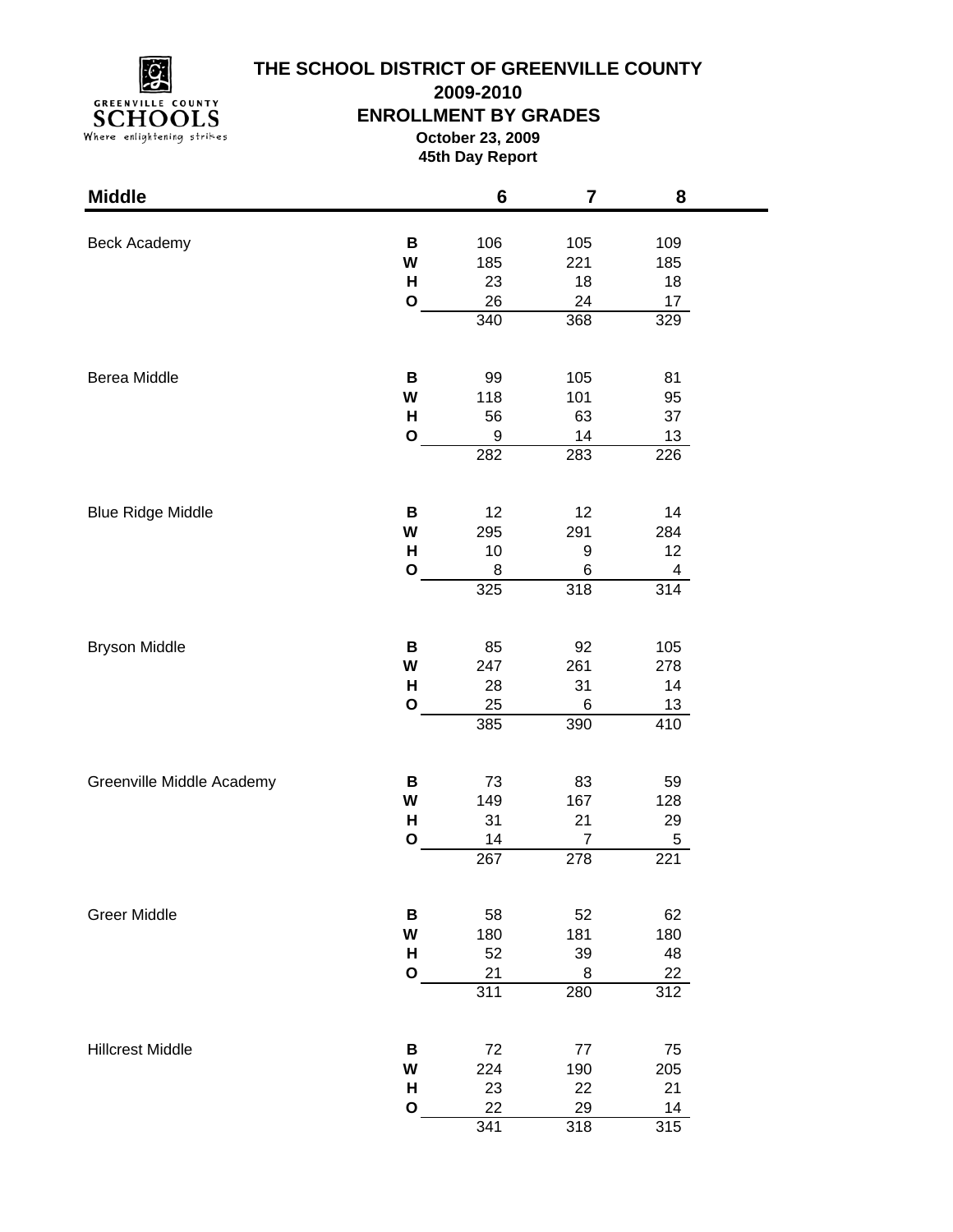

**2009-2010**

### **ENROLLMENT BY GRADES**

**October 23, 2009 45th Day Report**

| <b>Middle</b>         |              | 6              | 7         | 8                |  |
|-----------------------|--------------|----------------|-----------|------------------|--|
| Hughes Academy        | В            | 157            | 133       | 144              |  |
|                       | W            | 133            | 103       | 85               |  |
|                       | Н            | 39             | 25        | 28               |  |
|                       | $\mathbf{o}$ | 15             | 9         | $\overline{7}$   |  |
|                       |              | 344            | 270       | 264              |  |
|                       |              |                |           |                  |  |
| Lakeview Middle       | В            | 47             | 59        | 64               |  |
|                       | W            | 55             | 69        | 68               |  |
|                       | н            | 58             | 54        | 51               |  |
|                       | O            | 10             | 10        | 6                |  |
|                       |              | 170            | 192       | 189              |  |
| League Academy        | В            | 67             | 52        | 49               |  |
|                       | W            | 164            | 154       | 157              |  |
|                       | н            | 29             | 23        | 14               |  |
|                       | $\mathbf{o}$ | 20             | 20        | 13               |  |
|                       |              | 280            | 249       | 233              |  |
|                       |              |                |           |                  |  |
| Mauldin Middle        | В            | 100            | 86        | 83               |  |
|                       | W            | 241            | 236       | 250              |  |
|                       | H            | 22             | 21        | 30               |  |
|                       | $\mathbf{o}$ | 29<br>392      | 24<br>367 | 32<br>395        |  |
|                       |              |                |           |                  |  |
| Northwest Middle      | В            | 31             | 32        | 39               |  |
|                       | W            | 247            | 239       | 214              |  |
|                       | н            | 14             | 10        | 10               |  |
|                       | $\mathbf{o}$ | 12             | 9         | 4                |  |
|                       |              | 304            | 290       | 267              |  |
| Northwood Middle      | B            | 55             | 40        | 62               |  |
|                       | W            | 184            | 193       | 158              |  |
|                       | H            | 29             | 30        | 27               |  |
|                       | $\mathbf{o}$ | 14             | 16        | 24               |  |
|                       |              | 282            | 279       | $\overline{271}$ |  |
| Ralph Chandler Middle | В            | 29             | 27        | 22               |  |
|                       | W            | 194            | 172       | 136              |  |
|                       | н            | 13             | 13        | $\overline{7}$   |  |
|                       | $\mathbf O$  | $\overline{7}$ | 11        | 6<br>171         |  |
|                       |              | 243            | 223       |                  |  |
| Riverside Middle      | В            | 41             | 43        | 33               |  |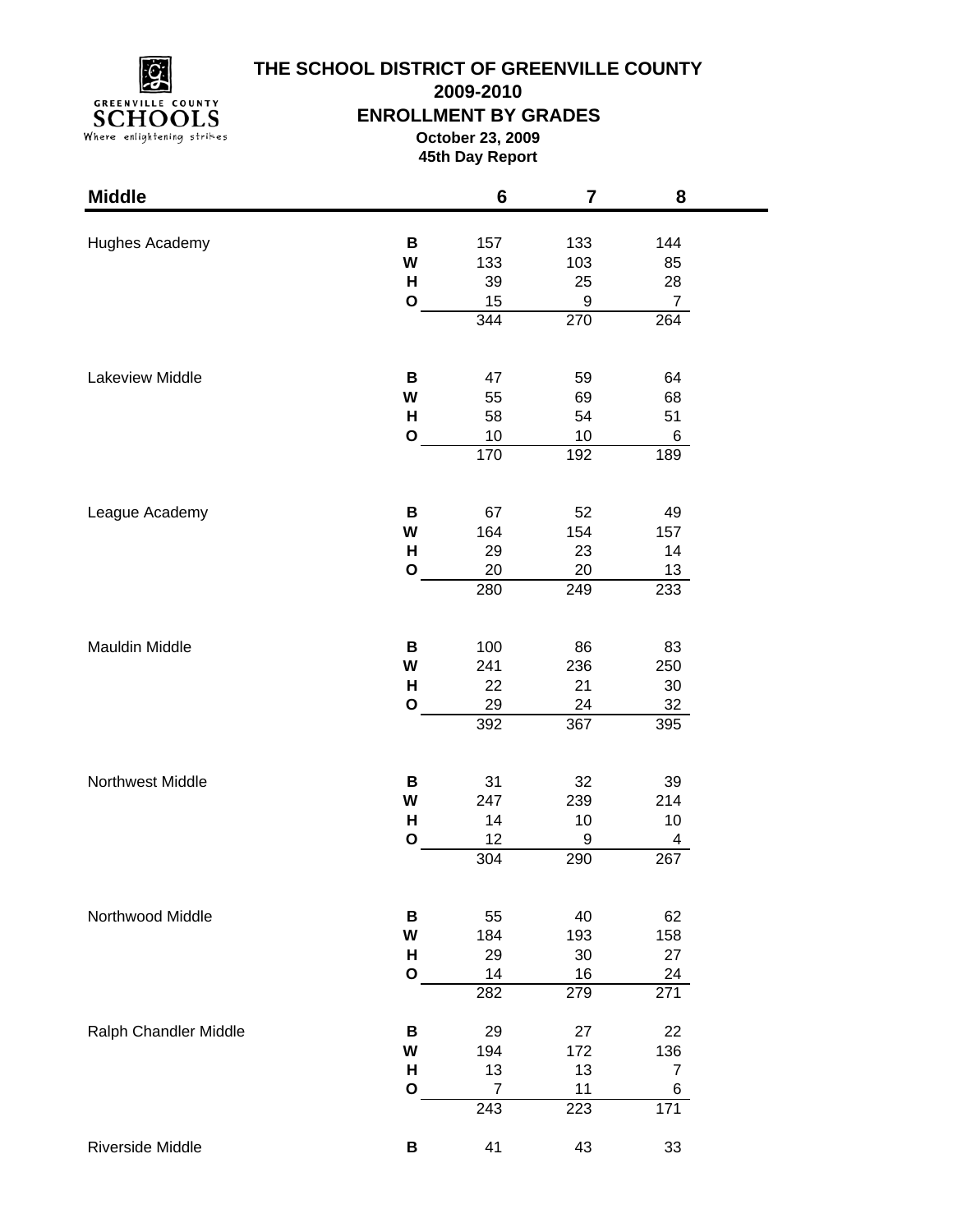

**2009-2010**

### **ENROLLMENT BY GRADES**

**October 23, 2009 45th Day Report**

| W<br>250<br>229<br>245 |  |
|------------------------|--|
| 36<br>31<br>28<br>н    |  |
| 25<br>24<br>30<br>Ω    |  |
| 346<br>339<br>330      |  |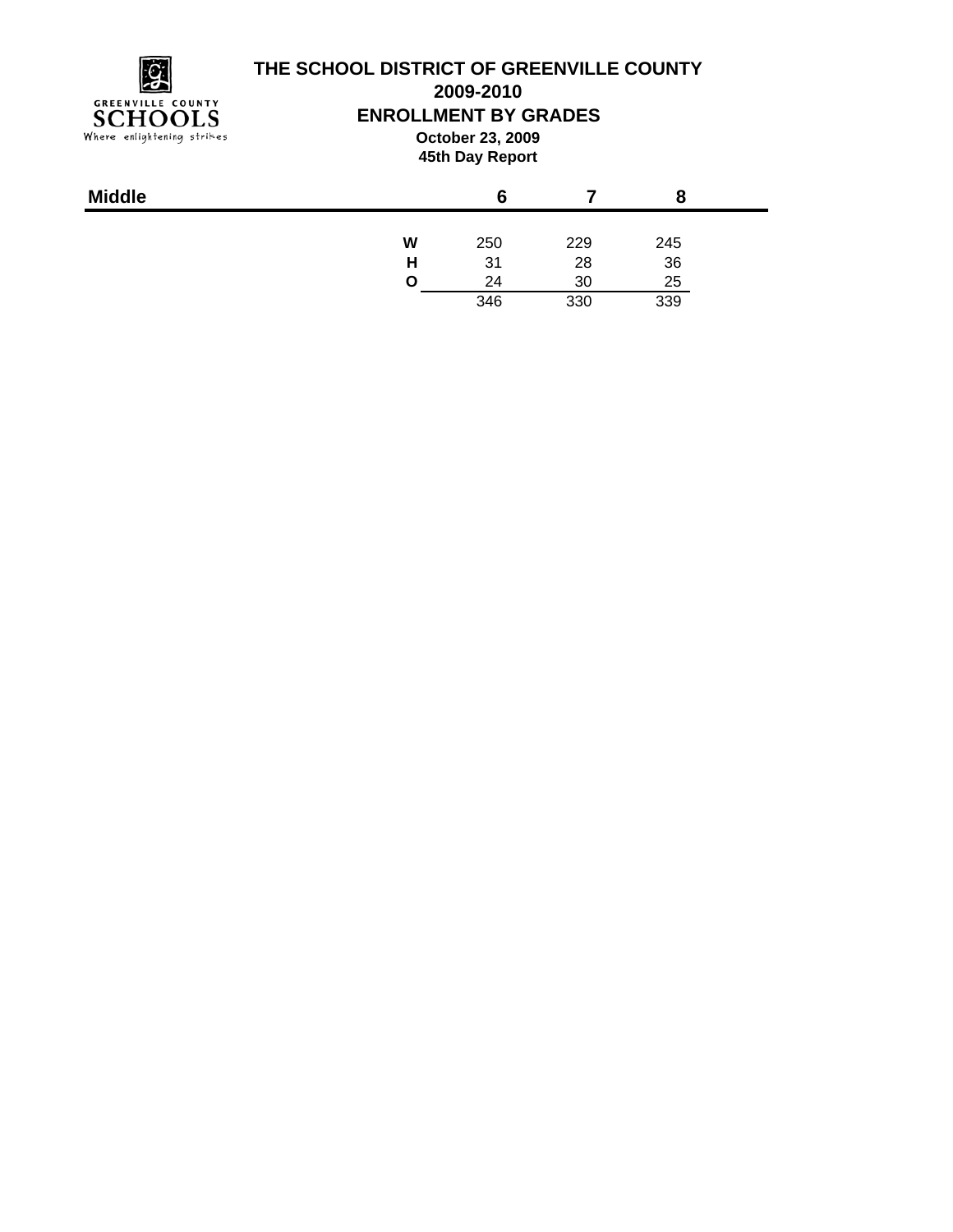

**2009-2010**

#### **ENROLLMENT BY GRADES**

**October 23, 2009 45th Day Report**

۰

| <b>Middle</b>               |              | $6\phantom{1}6$          | $\overline{7}$           | 8                            |
|-----------------------------|--------------|--------------------------|--------------------------|------------------------------|
|                             |              |                          |                          |                              |
| Sevier Middle               | B            | 46                       | 59                       | 51                           |
|                             | W            | 110                      | 105                      | 128                          |
|                             | H            | 20                       | 22                       | 20                           |
|                             | $\mathbf O$  | $\overline{7}$           | 10                       | $\,6$                        |
|                             |              | 183                      | 196                      | 205                          |
| <b>Sterling School</b>      | B            |                          | 1                        | $\sqrt{2}$                   |
|                             | W            | 65                       | 69                       | 57                           |
|                             | $\mathsf{H}$ |                          | $\overline{\phantom{m}}$ | $\qquad \qquad \blacksquare$ |
|                             | $\mathbf O$  | 4                        | $\mathbf 5$              | $\overline{3}$               |
|                             |              | 69                       | $\overline{75}$          | 62                           |
| <b>Tanglewood Middle</b>    | B            | 107                      | 105                      | 97                           |
|                             | W            | 34                       | 51                       | 39                           |
|                             | H            | 59                       | 51                       | 40                           |
|                             | $\mathbf{o}$ | 9                        | 4                        | 6                            |
|                             |              | 209                      | 211                      | 182                          |
| <b>Washington Center</b>    | B            | $\overline{\mathcal{I}}$ | $\overline{7}$           | $\ensuremath{\mathsf{3}}$    |
|                             | W            | $\,6$                    | $\overline{\mathbf{4}}$  | 3                            |
|                             | H            |                          |                          | $\overline{a}$               |
|                             | $\mathbf{o}$ |                          |                          |                              |
|                             |              | 13                       | $\overline{11}$          | $\overline{6}$               |
| Woodmont Middle             | B            | 80                       | 82                       | 90                           |
|                             | W            | 137                      | 106                      | 119                          |
|                             | H            | 10                       | $\overline{7}$           | 13                           |
|                             | O            | 11                       | $\boldsymbol{9}$         | $\overline{\mathbf{4}}$      |
|                             |              | 238                      | 204                      | 226                          |
|                             |              |                          |                          |                              |
|                             | В            | 1,272                    | 1,252                    | 1,244                        |
|                             | W            | 3,218                    | 3,142                    | 3,014                        |
|                             | H            | 547                      | 487                      | 455                          |
|                             | O            | 287                      | 251                      | 224                          |
| <b>Middle School Totals</b> |              | 5,324                    | 5,132                    | 4,937                        |

Legend: B=Black W=White H=Hispanic O=Other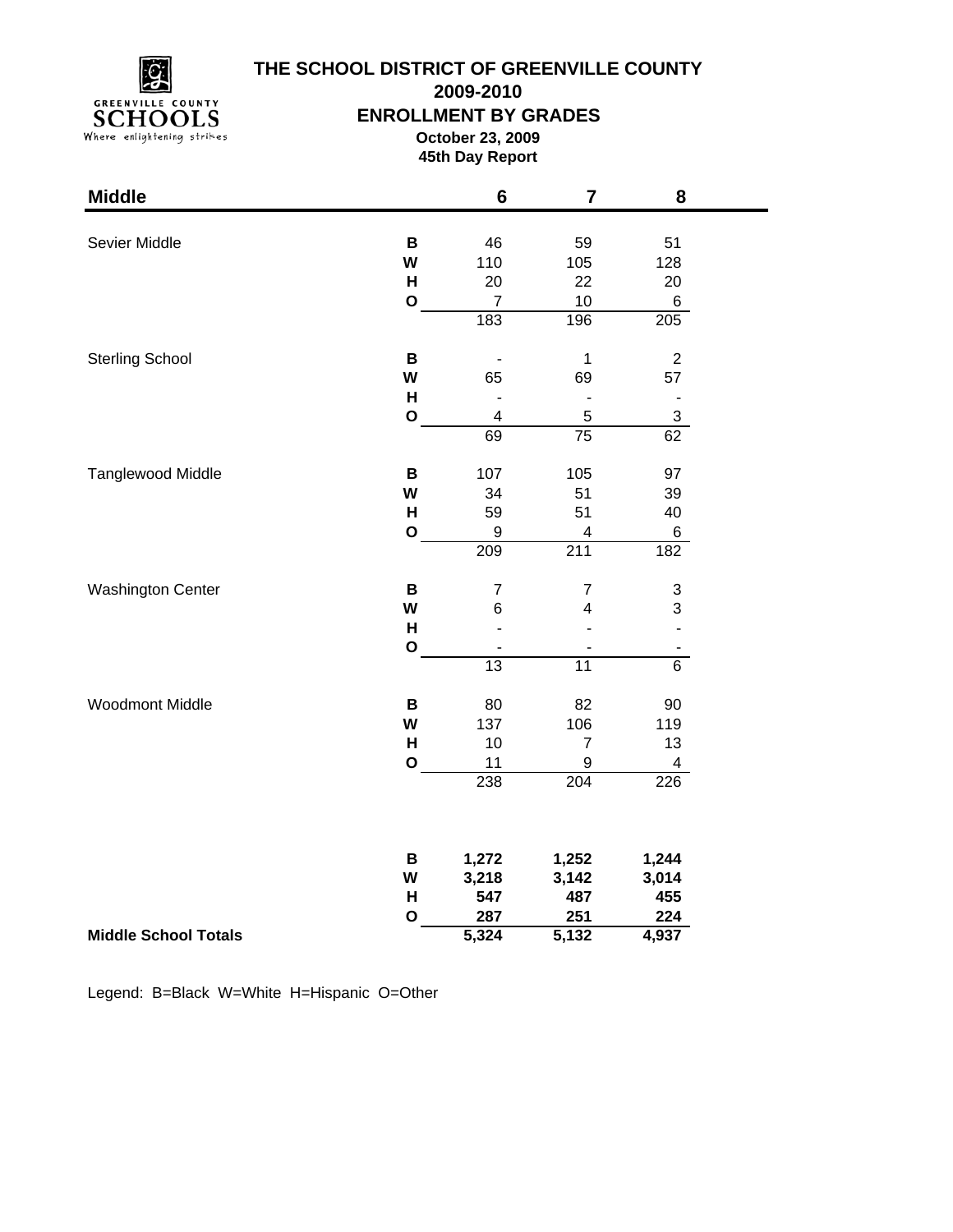| TOTAI                           |
|---------------------------------|
| 320<br>591<br>59<br>67<br>1,037 |
| 285<br>314<br>156<br>36<br>791  |
| 38<br>870<br>31<br>18<br>957    |
| 282<br>786<br>73<br>44<br>1,185 |
| 215<br>444<br>81<br>26<br>766   |
| 172<br>541<br>139<br>51<br>903  |
| 224<br>619<br>66<br>65<br>974   |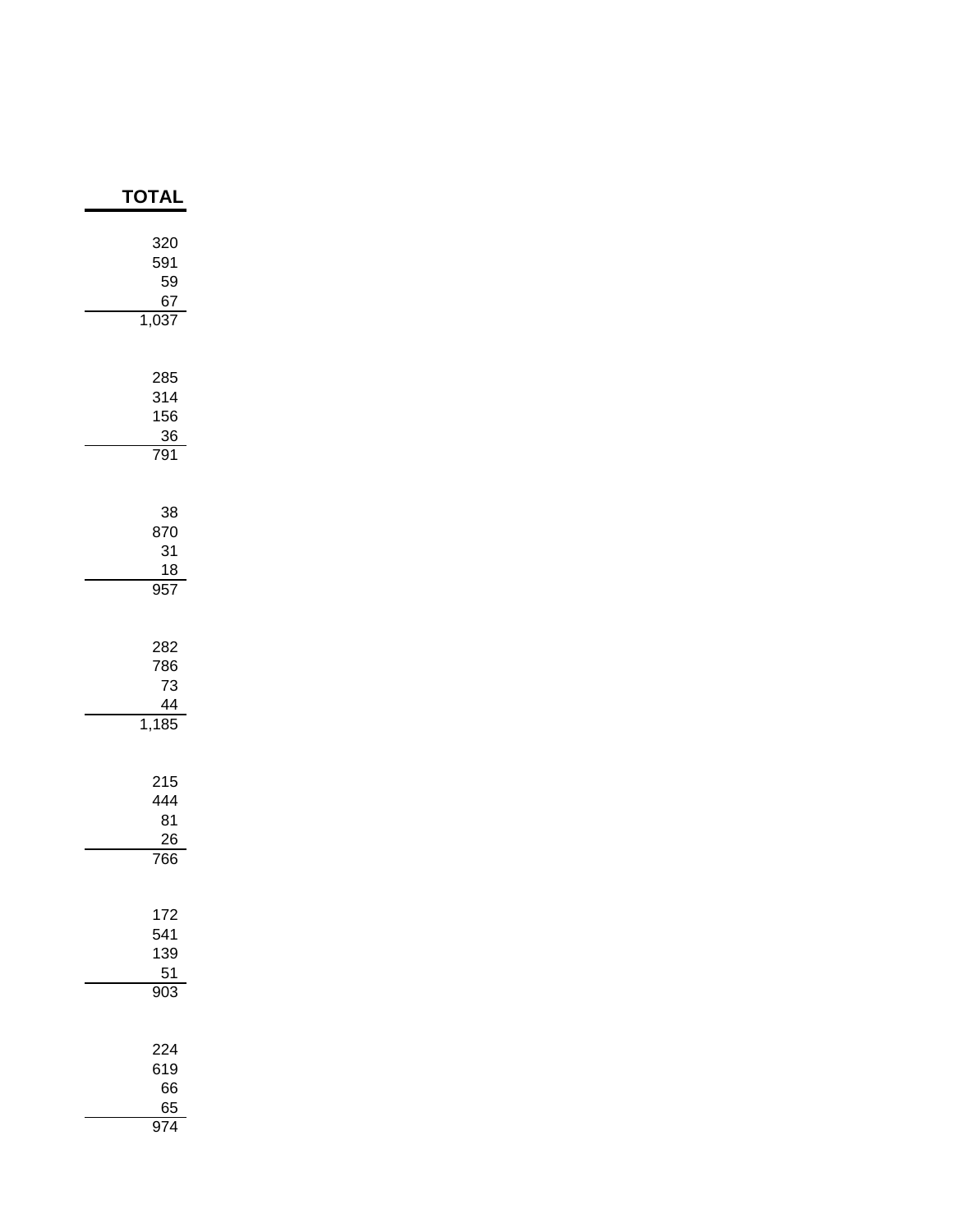| 434<br>321<br>92<br>31<br>878               |
|---------------------------------------------|
| 170<br>192<br>163<br>26<br>$\overline{551}$ |
| 168<br>475<br>66<br>$\frac{53}{762}$        |
| 269<br>727<br>73<br>85<br>1,154             |
| 102<br>700<br>34<br>25<br>861               |
| 157<br>535<br>86<br>$\frac{54}{1}$<br>832   |
| 78<br>502<br>33<br>$\frac{24}{637}$         |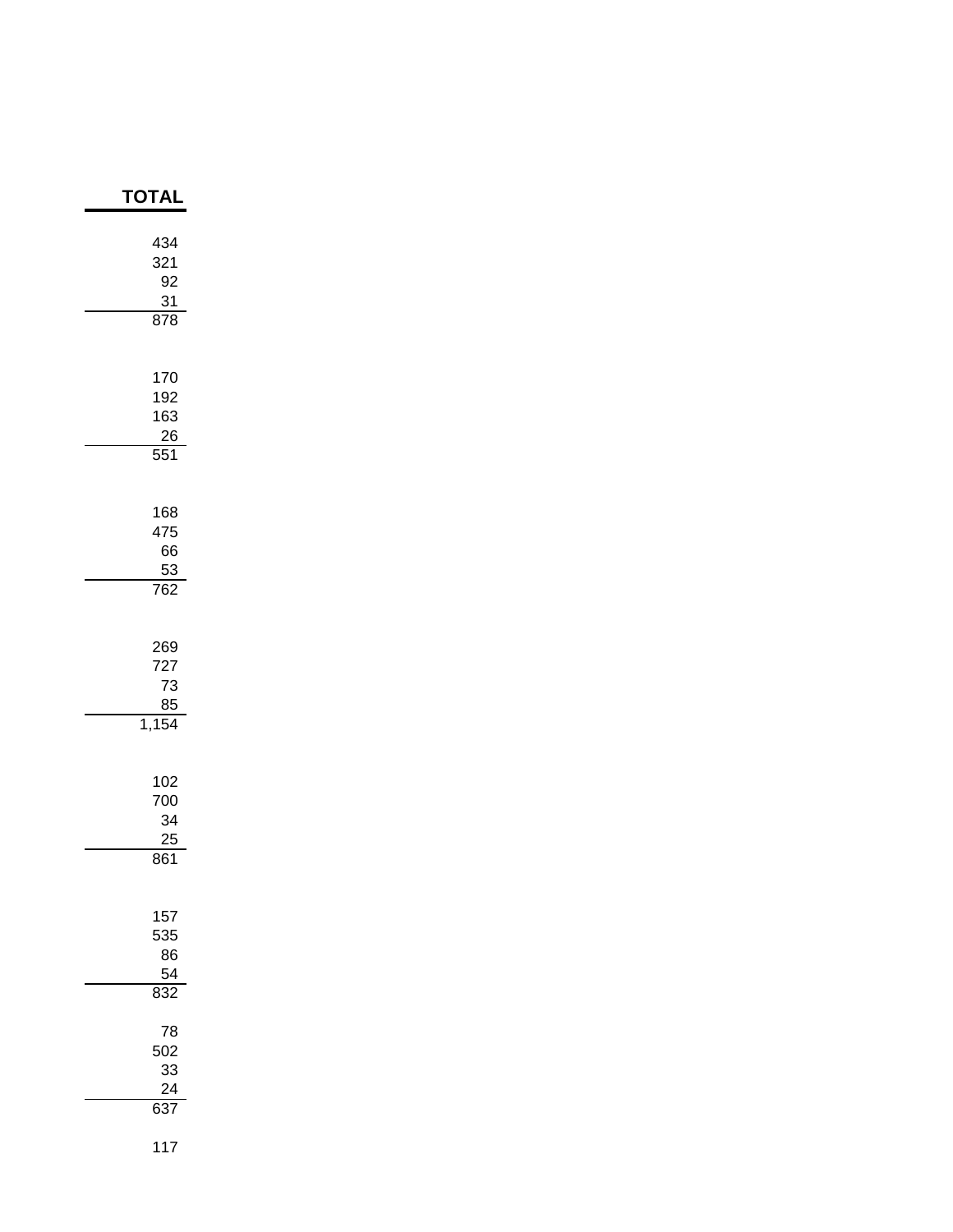| <b>TOTAL</b> |  |
|--------------|--|
| 724          |  |
| 95           |  |
| 79           |  |
| 1,015        |  |